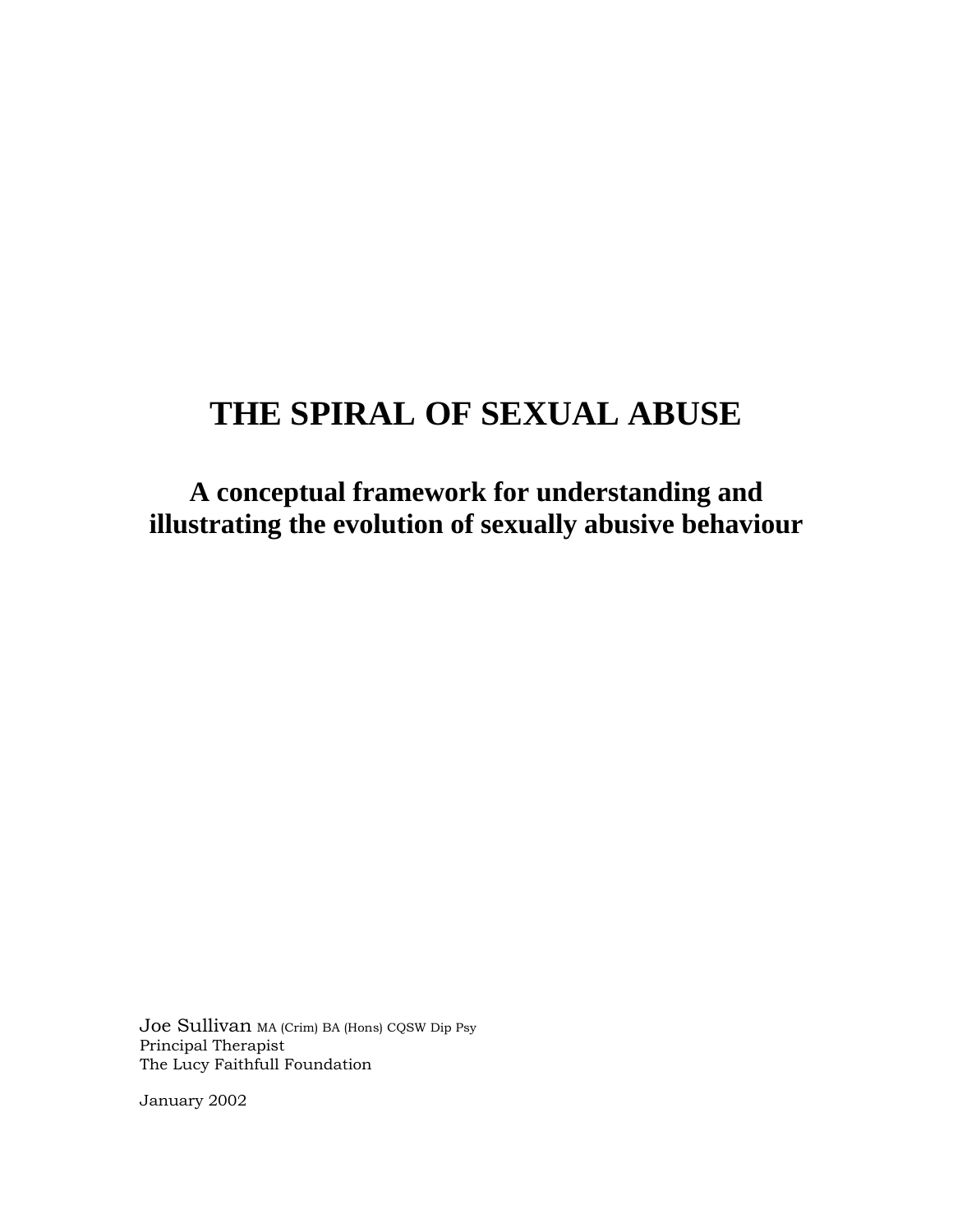This article is based on a presentation given by the author to *The International Conference on Violence Towards Children,* in Lisbon, Portugal in February 2000 and repeated at a NOTA conference workshop in September 2001.

#### **THE PROCESS OF CHANGE**

It is impossible to effectively intervene in a process, which you do not understand. For professionals working in the area of child sexual abuse it is important to understand how abuse works. Whether you are a therapist helping an offender learn how to control the urge to sexually offend, or a social worker assisting a family adjust to the impact of an abuser's influence, or whether you are a law enforcement officer investigating or monitoring a suspect, not understanding the process can have significant consequences. Nor should this information be kept for the professionals. If offenders are to change and families are to protect children, they too must understand how the process works in order to be effective in terms of child safety.

Both Steven Wolfe (1984) and David Finkelhor (1986) have suggested theories to explain how sexual offending works. Some clinicians have adapted these theories and developed models, which are designed to assist a more general population in understanding the processes involved in sexual offending.

#### **WOLFE (1984) - CYCLE OF SEXUAL OFFENDING**

Although never more than a conference paper Wolfe's theory has been influential in shaping the understanding of sexual offending and illustrating the stages perpetrators will progress through, in the lead up to, and immediately following the abuse (Fig. 1). The model continues to be a central tenet of most cognitive behavioural sex offender treatment programmes. The cycle contains many of the most common features of any perpetrator's process of sexually abusing children. It is important for therapists not to attempt to make the offender fit the cycle but rather to use the framework as a means by which they can acknowledge the structure of their developing behaviour and explore it in detail.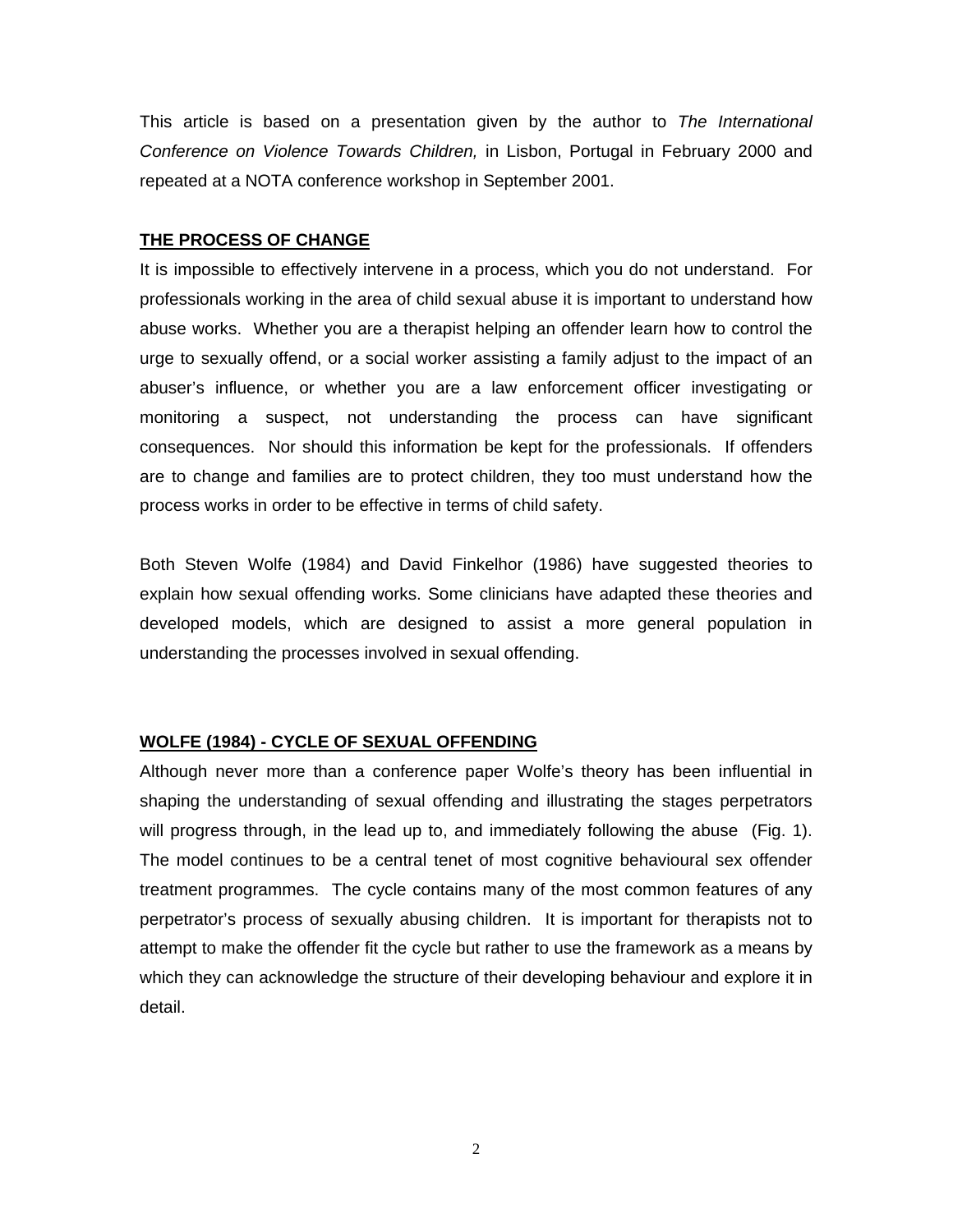

Hilary Eldridge (1990) developed the work of Wolfe by introducing the concepts of 'continuous cycle', the 'inhibited' and the 'short-circuit cycle'. These cycles essentially explore the particular route an offender will take after the commission of the offence.

In the case of a *continuous cycle* (Fig. 2) an offender will recover each of the stages of the cycle, selecting a new victim each time. This is perhaps, most common in the case of with an offender with an indecent exposure pattern, for example, where having sexually offended he will repeat the pattern in its entirety. In the case of the *inhibited cycle* (Fig. 3), the perpetrator





Fig 2

becomes blocked or inhibited following the commission of an offence and may stop for a period of time. In time the perpetrator finds a means by which they can overcome these inhibitors and progress through the various stages of their cycle to the commission of another offence. Typically, this cycle relates to a perpetrator who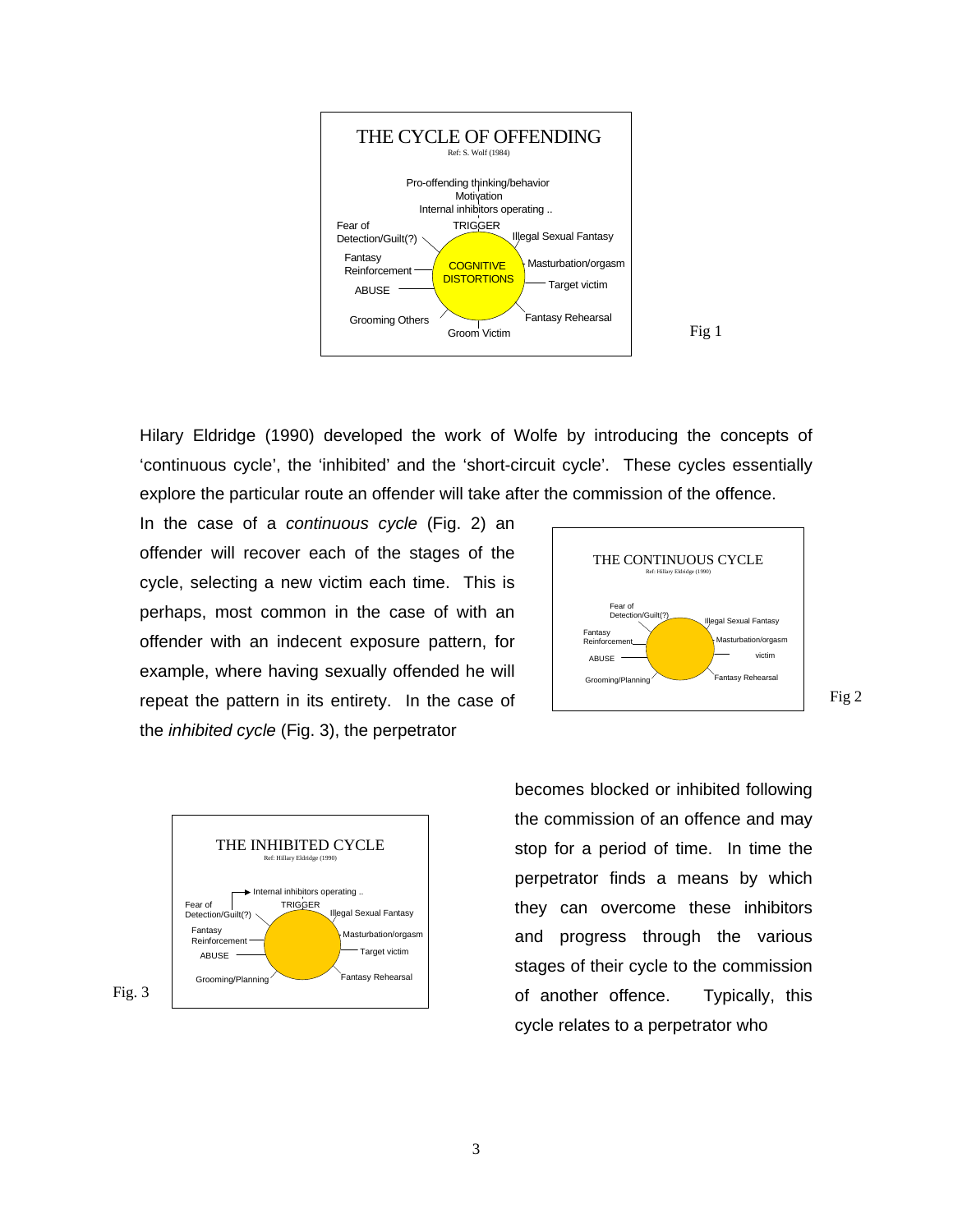selects a new victim each time they offend and consequently return to general illegal sexual fantasy before choosing their next victim. In the *short circuit cycle* (Fig. 4) the

perpetrator does not become inhibited following the commission of the offence but rather returns to the cycle at the point of fantasy rehearsal and speeds up. In this case the perpetrator continues to abuse either the same child or in a similar manner. This cycle is typical where the perpetrator is abusing a child in the family or



within a context where they will have contact with the child.

#### **FINKELHOR (1986) PRECONDITIONS OF SEXUAL OFFENDING**

Finkelhor, in his research, has explored the motivations of offenders for engaging in sexual abuse and suggested four preconditions to sexual offending. Practitioners and clinicians have sought to illustrate this theory in a variety of ways. One method is to describe the preconditions as hurdles on a racecourse. Motivation to sexually offend would be the start line, internal inhibitors; external inhibitors and victim resistance would be the three hurdles, which an individual must negotiate in order to sexually offend. Fig. 5 illustrates this clinical application of Finkelhor's four pre-conditions to sexual offending.

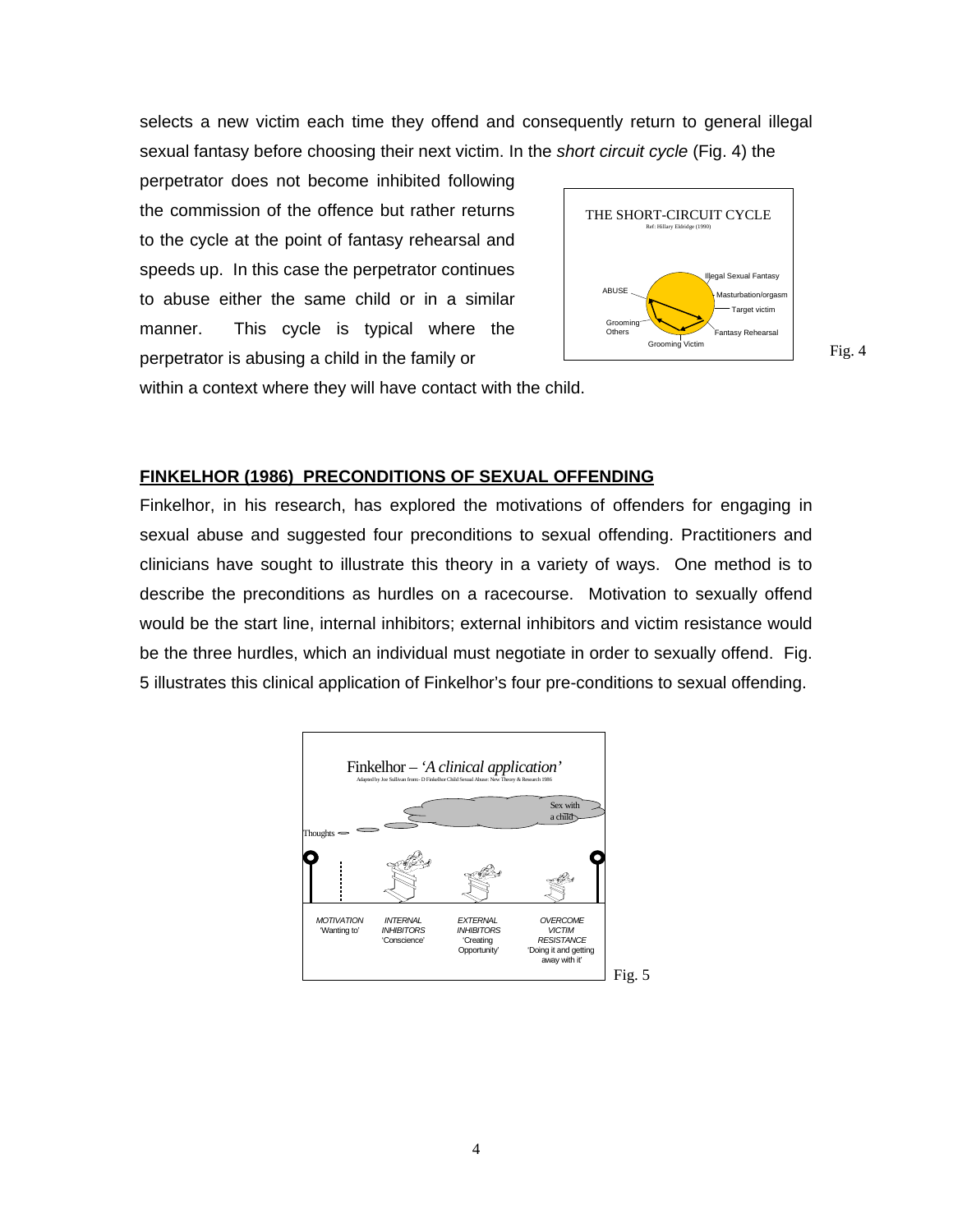#### **THE SPIRAL OF SEXUAL ABUSE**

The concept of the spiral of sexual abuse has been developed as a result of clinical assessment and treatment work with several hundred sexual abuse perpetrators. Primarily, it has been used as a clinical tool to assist perpetrators to fully explore their pattern of sexual offending, however, it has also been useful in assisting professionals, unfamiliar with the concepts, to better understand perpetrator behaviour.

From the practitioner perspective, the spiral seeks to address some of the difficulties implicit in a clinical application of previous models. The spiral retains many of the features of the work of Wolfe and Finkelhor and as such is not intended to replace these theories, rather expand upon them. One of the benefits of the conceptual framework of a spiral is that it lends itself to illustrating the developing and escalating nature of abuse. It moves from the initial motivation, through the internal struggle, to the decision to offend and follows the steps taken to facilitate the abuse and dealing with the aftermath.

As our understanding of people who have a sexual attraction to children has developed, many of the assumptions we have historically made as therapists have been tested and found to be in need of review. For example, the early development of typologies helped us to structure our understanding of a new field, but as we learned more from perpetrators, we have discovered that such typologies are limited and restrictive. The spiral is an open ended conceptual framework which allows for the illustration of the evolutionary nature of a pattern of offending. Alternatively, as in the example given, it is possible to focus on a part or *phase* of the overall offending pattern. This may relate to one incident or a series of offences against one victim.

Fig. 6 below shows the spiral, which depicts the evolution of a sexual offence, from motivation to sexually offend to a sexual offence. From this point the spiral will develop in any number of ways depending on the behaviour of the perpetrator, the victim and others who might protect the victim. There is also scope for including other stages such as 'targeting' and 're-grooming' and repeating stages, placing them in the order which best fits each individual perpetrator's specific pattern. Because of this flexibility the spiral can be used equally effectively in illustrating the evolution of most forms of sexually abusive behaviour, from the opportunistic stranger attack to the intricately planned interfamilial abuse and can be applied to male and female child sexual abusers as well as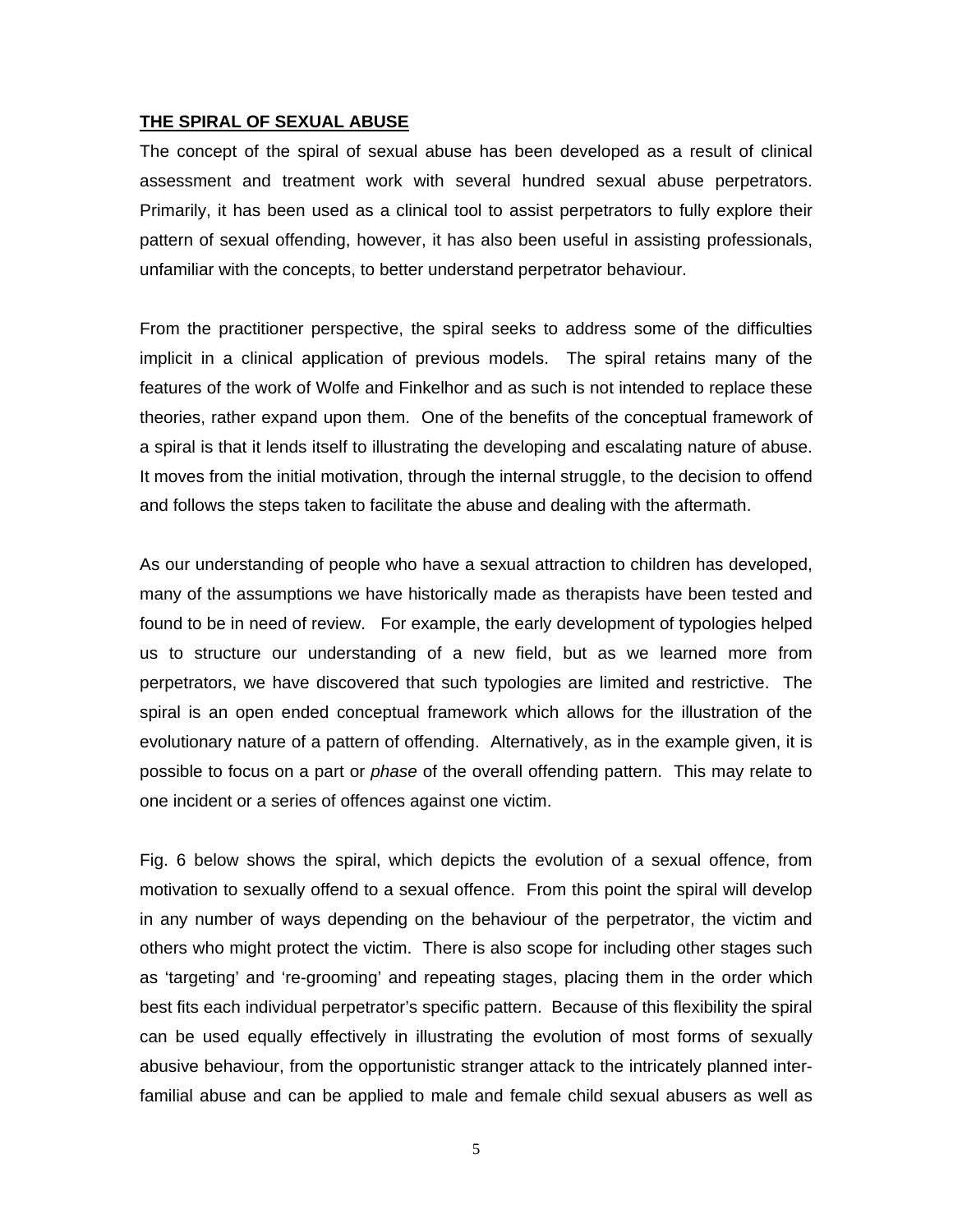those who sexually abuse adults. While illustrating a whole pattern of sexual offending, the spiral also allows for different types of offending e.g. the indecent exposer who, when presented with the opportunity, graduates to hands-on sexual abuse within a family or abuses within the course of his work.



Clinical experience suggests that typically, offenders are aware of their sexual arousal to younger children in their late childhood or adolescence and many will have sexually abused in a variety of different contexts prior to the current conviction or offence. Practitioners can work with perpetrators on phases of their spiral which may relate to a specific victim and/or set of offences and later combine these with other phases of their offending pattern to produce a complete spiral which can be as long as necessary to illustrated all the different phases of offending in a perpetrators life.

The paragraphs below describe the distinct stages of the spiral and it should be noted that this model is a blueprint to assist understanding of the typical phases of a spiral from which offenders can start to explore and establish their own, offending, component elements and sequence of events. It is critical for perpetrators engaged in the cognitive behavioural therapeutic process to understanding the stages of their spiral and the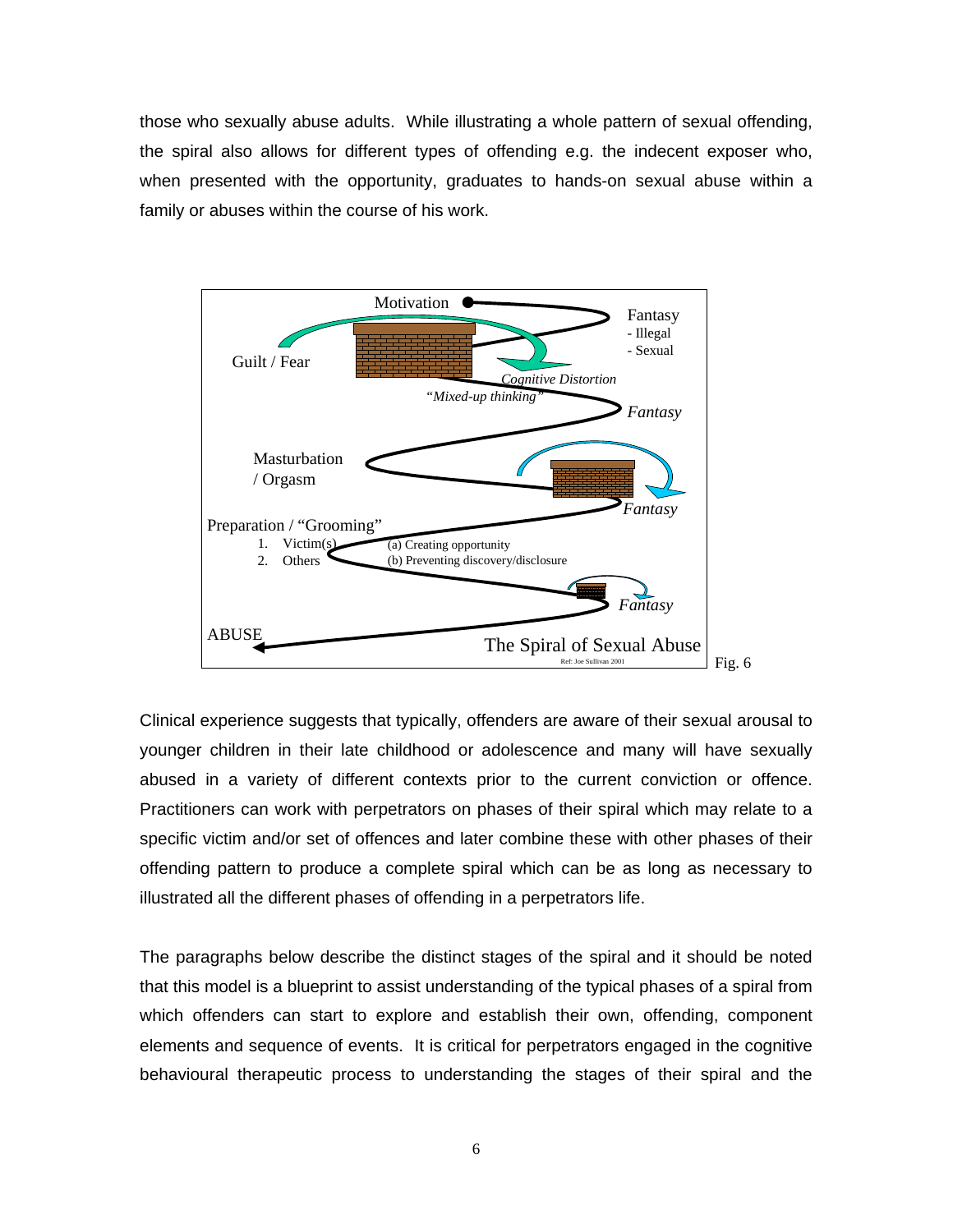outline of these stages below seeks to make some of the important points practitioners may need to convey.

### **(i) Motivation to sexually abuse**

As indicated earlier, the desire to engage in sexual activity with a child is unlikely to have one simple cause. While on average 65% of sex offenders report that they have been sexually abused as children this does not explain why someone goes on to sexually abuse others. Many victims of sexual abuse would never contemplate abusing a child while some dedicate their lives to ensuring that children will not be abused. So despite the popular myth, sex offenders are not created by their own abuse experiences. The fact they were physically, emotionally or sexually abused may have a part to play in understanding their journey to offending but it is not likely to be the single motivating factor.

The work of Finkelhor (1986) has informed our understanding of the various factors which might combine to influence the development of an individual's motivation to sexually abuse a child. Factors such as sexual preference and emotional congruence or connection with children combine with feelings of emotional loneness to form many of the common characteristics of sexual abuse perpetrators.

#### **(ii) Fantasy**

Perhaps the key development in the spiral when compared with the work of Wolfe, Finkelhor and Eldridge is the central importance given to the role of sexual fantasy in the progression towards abuse. People who have explored the nature of their sexual abuse of children will often refer to fantasy as the "fuel for offending".

Like a lot of other human behaviours, sexual offending is a developing process that begins with thinking. These thoughts are known as fantasy. There are many different types of fantasy, imagining winning the lottery or a future holiday. However, the fantasy that is relevant to understanding sexual offending has two specific elements. The first is that they are sexual thoughts and the second is that they are illegal, or rather that the behaviours would be illegal if they were to be carried out.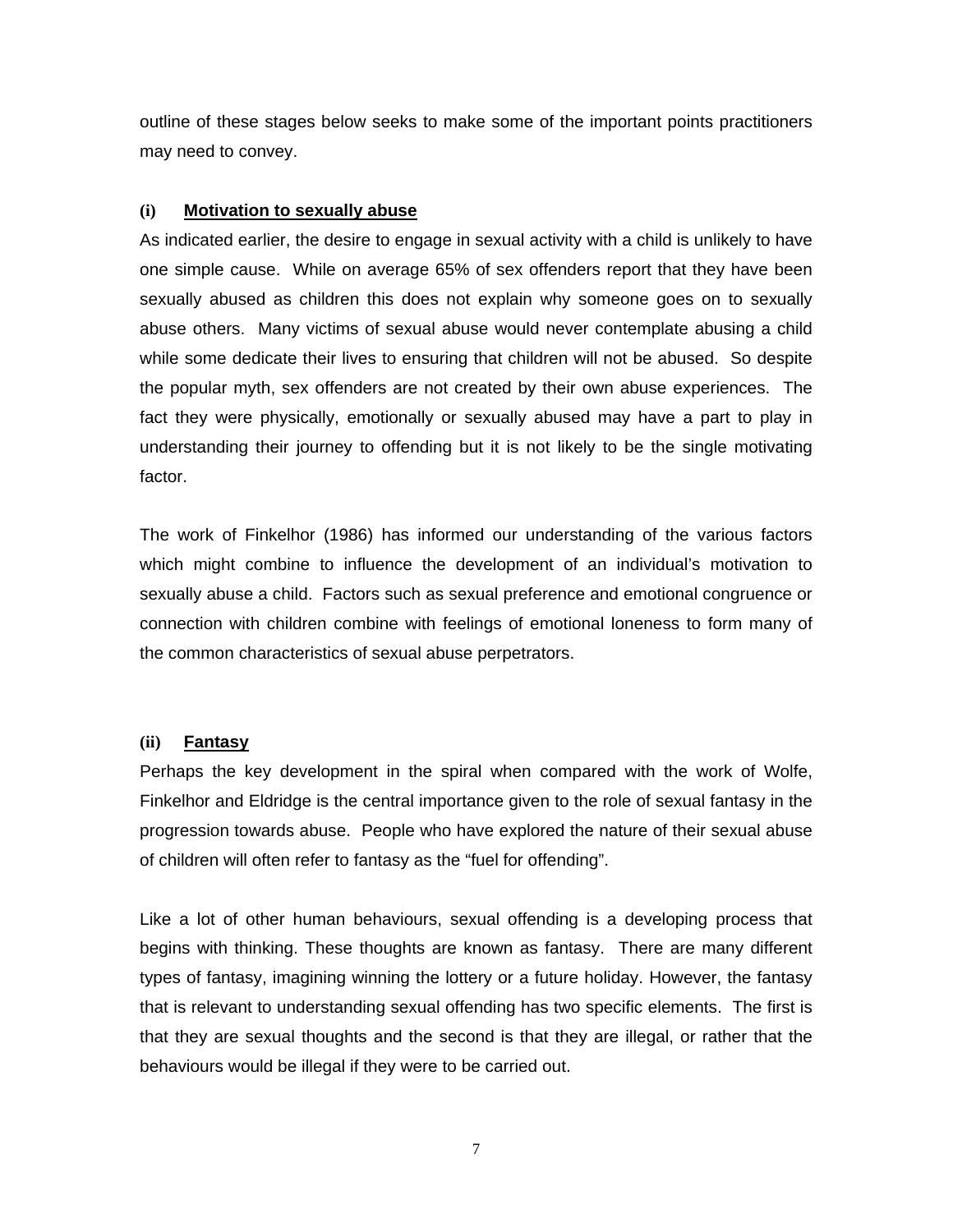#### **(iii) Guilt / Fear of consequences – 'the brick wall'**

Having thought or fantasised about an illegal sexual act for the first time, most potential offenders will experience what they might refer to as 'guilt'. Often on exploration, it emerges that the feeling was in fact one of fear, arising out of the likely consequences if they were to carry out the assault and get caught. This guilt or fear acts like a barrier or 'the brick wall', making a return to the illegal sexual fantasy more difficult. For some this may be as far as they are able to progress as they may not be able to find a way past the guilt or fear and back into the fantasy.

#### **(iv) Role of Cognitive Distortions**

I am quite sure that there are potential offenders who get this far and are unable to negotiate their way past this block. However, others intent upon going on to offend, will need to find some way around this block. They achieve this through a process of mental gymnastics or cognitive distortion whereby permission is given to engage in a behaviour known to be wrong. This process will be familiar to anyone who has struggled with the desire to smoke or consume any substance which they know is not good for them. Cognitive distortions are the excuses we use to allow ourselves to give in to the urge; *"just this once", "I deserve this", "no-one will know" or "it's not that bad, really".* 

#### **(v) Fantasy / Masturbation**

Having successfully overcome the guilt or fear the individuals allows themselves to return to the fantasies. They take the critical step of linking what is for them the pleasurable thought of the abusive sex with a pleasurable physical experience. This process of sexual stimulation or masturbation and the accompanying orgasm acts as a powerful reinforcer to the fantasy. A lot of sexual offenders will tell themselves that they are in fact controlling the urge to carry out the fantasy by using masturbation, as they experience a drop in arousal after orgasm. Paradoxically, this process of linking fantasy with a reinforcer like masturbation develops the urge and this combination becomes the engine room of the desire to sexually offend.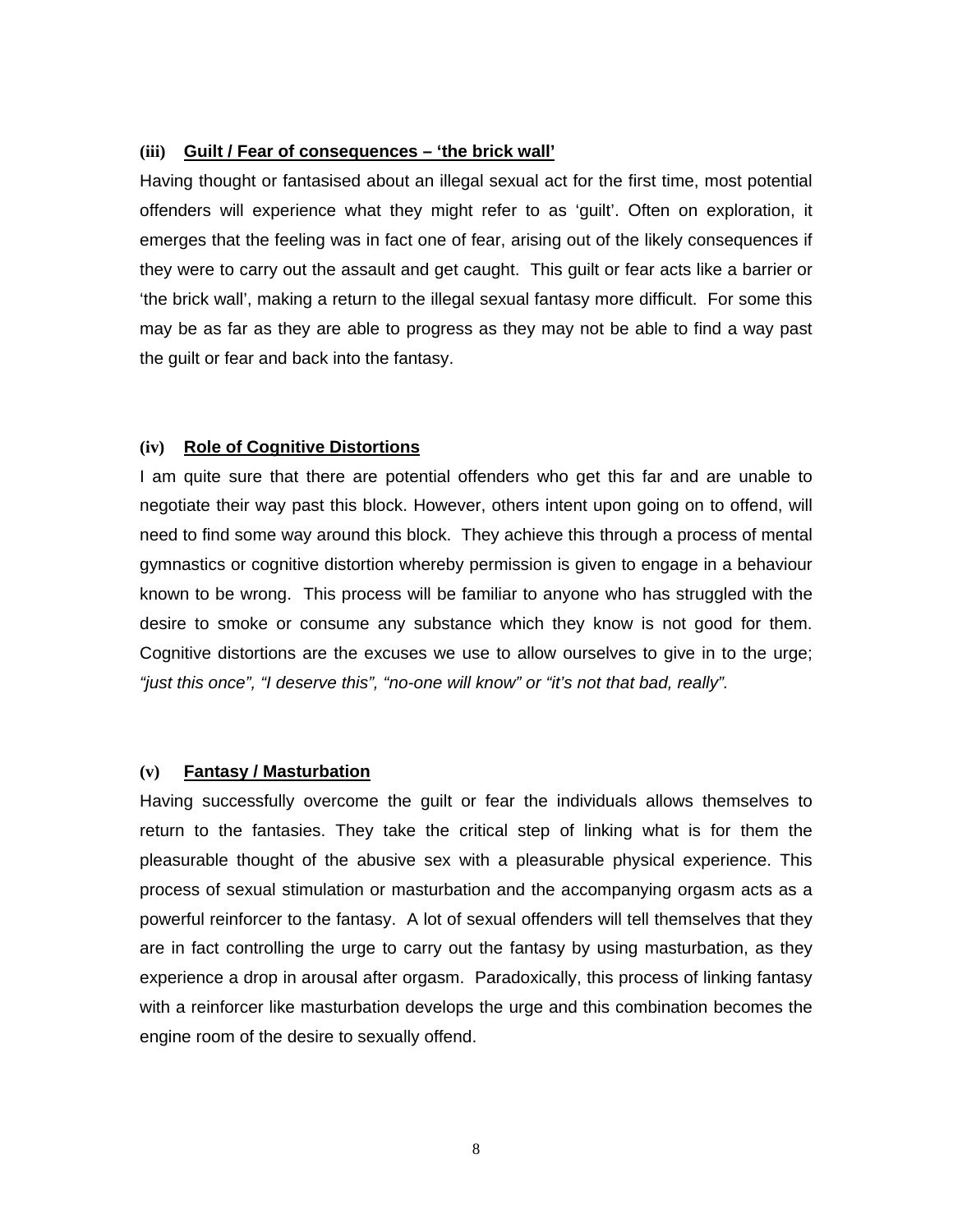Technically this process is a form of classical conditioning which strengthens the messages perpetrators derive from their fantasy about children and themselves.

## **(vi) Refining cognitive distortions**

As the spiral continues other 'brick walls' may block progress, however, as a consequence of the classical conditioning described in the fantasy/masturbation phase these walls become progressively smaller and the distorted thinking required to overcome the blocks will become more refined, perhaps focusing on making it possible to abuse a specific victim.

## **(vii) Preparation / "Grooming"**

The process of classical conditioning has the effect of enhancing and building arousal the desire to act out fantasy. However most people who sexually offend are not stupid and will know that simply attempting to act out their fantasy will result in their being caught. Hence the next stage in the spiral is to create the opportunity to offend while avoiding discovery or disclosure on the part of the victim. This phase is often referred to as the 'grooming' phase. In order to commit a sexual offence, and get away with it, a prospective perpetrator will need to prepare or 'groom' two groups:

- $\bullet$  The victim(s)
- Others who might protect the victim

Grooming has two quite distinct functions, which perpetrators will seek to complete before progressing to the abuse.

- Creating the opportunity to abuse
- Preventing disclosure or discovery of the abuse

The grooming techniques perpetrators use will vary, depending upon the context within which they are abusing and will often be modified and adapted as the process develops.

## *Grooming the victim*

Perpetrators will need to groom the victim to ensure that they go along with the abuse and don't disclose what has happened. Studies which have focused on the characteristics of the perpetrators have found that they adapt to their surroundings and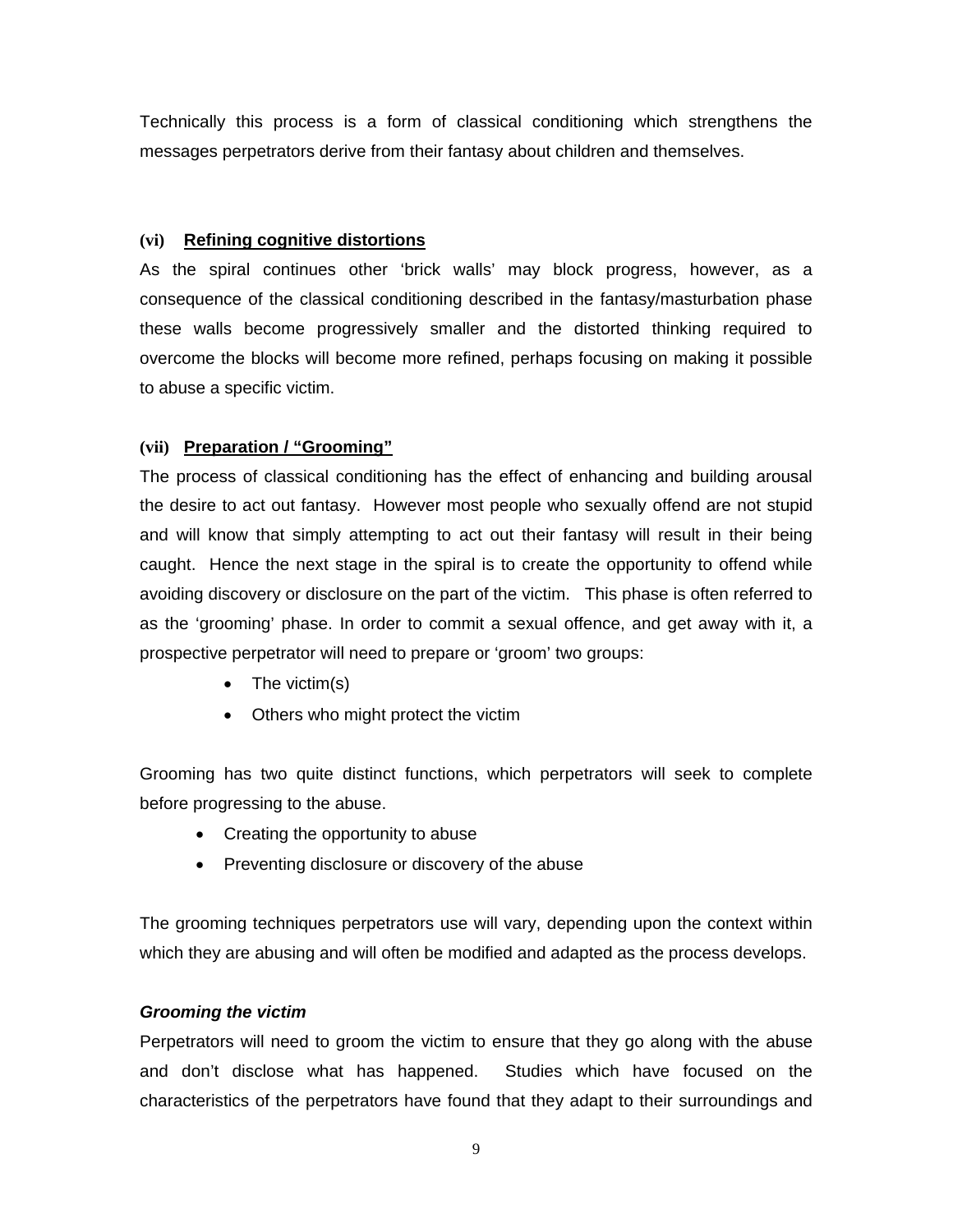often have more than one type of offence or paraphelia (Gallagher, 1999). A more sadistic offender will wish to observe the discomfort of the victim and will consequently seek to frighten them. In the case of a perpetrator who uses seductive coercion, they may seek to manipulate the victim into feeling responsible for what is happening.

#### *Grooming others who might protect the child.*

The perpetrator will need to groom others who might protect the victim. Again the tactics used to achieve this will depend on the context in which an offender is abusing and the nature of the belief system they have developed in order to allow themselves to offend.

Grooming tactics varying between offenders and the order in which the grooming occurs will differ depending on the perpetrator. For example a perpetrator who abuses strangers in parks may well create the opportunity first, by selecting a suitable location before attacking the 'victim' and attempting to prevent disclosure by threatening the victim or hiding their identity from others. In another case the perpetrator may work on developing a relationship with the child and his/her parents in order to prevent discovery or disclosure, prior to creating the opportunity to offend by, for example, taking the child swimming.

#### **(viii) Abuse**

Having successfully manipulated and prepared for the abuse the perpetrator can proceed to the commission of the offence(s). The type of offending varies considerably between perpetrators but the processes will be broadly similar. Some offenders, for example, will not be able to touch a child if they see them in distress while others will deliberately behave in a manner designed to make the child distressed. After the abuse the perpetrator may encounter renewed guilt or fear which may inhibit escalation or for others the opposite may be the case and the having successfully negotiated all obstacles to abuse escalation may occur rapidly.

It is important not to assume that all offenders are or react the same. Exploring and understanding the behaviour of the perpetrator will contribute to an understanding of what they seek to achieve from the abuse and will therefore inform the assessment of their motivation to sexually offend.